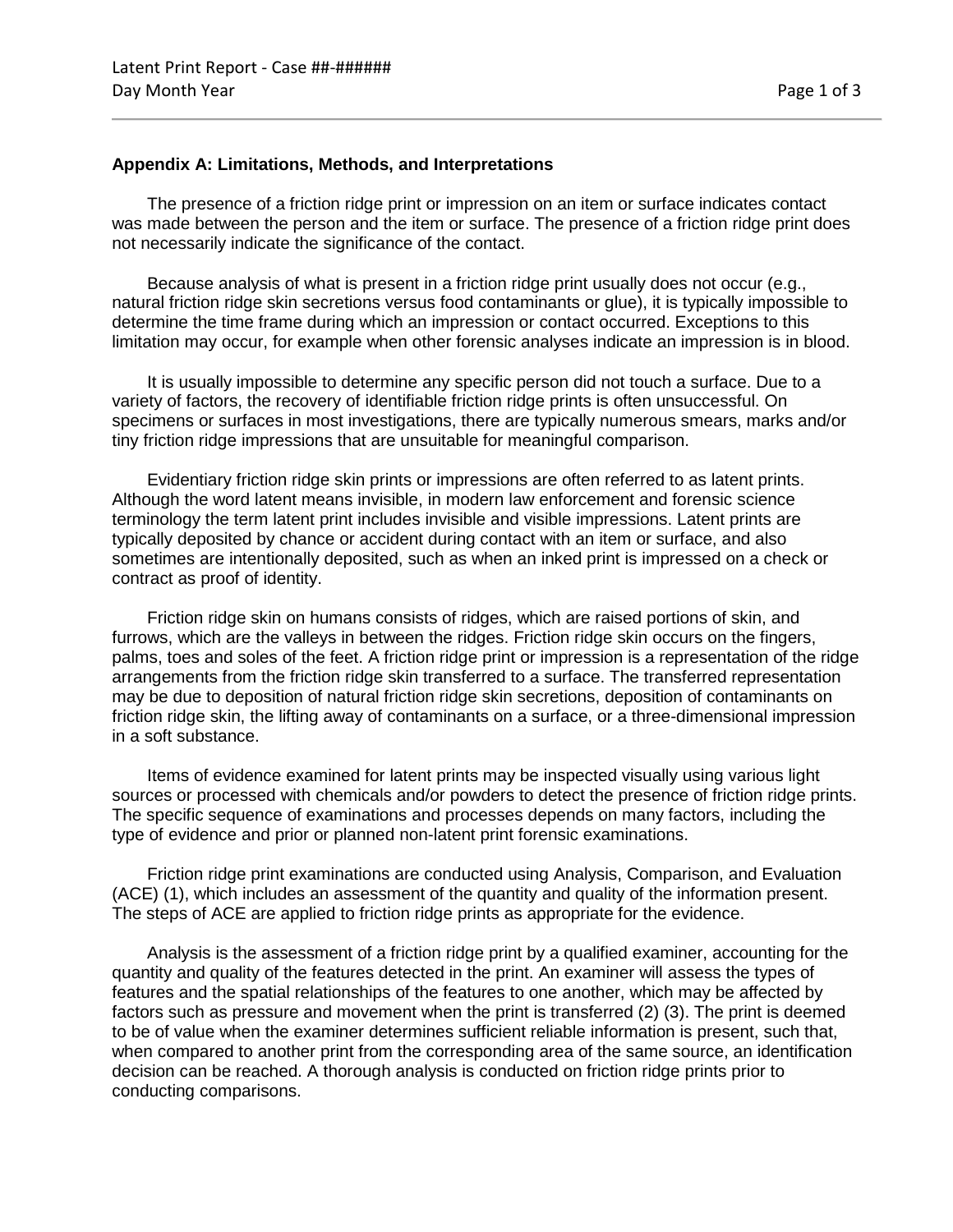During Analysis, an examiner designates a friction ridge print as one of the following:

- A fingerprint, coming from any part of a finger
- A palm print, coming from any part of the palm area of a hand
- A toe print, coming from any part of a toe
- A footprint, coming from any part of the sole of a foot
- An impression, whose anatomical region cannot be determined and may have come from any of the above sources

Comparison is the direct side-by-side observation of friction ridge prints of value to determine whether the information observed during Analysis is in disagreement or agreement between two prints. When determining if features correspond, an examiner accounts for variation in the appearance of the friction ridge prints due to factors such as pressure and movement (2).

Evaluation is the formation of a conclusion based on the examiner's observations, assessments, and documentation generated during the analysis and comparison of the friction ridge prints. Decisions that may be reached include the following:

- Identification is the determination that two friction ridge prints originated from the same source because there is sufficient quality and quantity of corresponding information. While an identification to the exclusion of all others is not supported by research, studies have shown that as more reliable features are found in agreement, it becomes less likely to find that same arrangement of features in a print from another source (4).
- •
- Exclusion is the determination that two friction ridge prints did not originate from the same source because there is sufficient quality and quantity of information in disagreement.
- •
- Inconclusive is the determination that an identification or exclusion decision cannot be reached because there is insufficient quality and quantity of corresponding information between the two prints.

While the examination process is subjective in nature (5), quality assurance measures are applied to minimize variability and reduce the chance of error. Quality assurance examples include, but are not limited to, verification and blind verification.

- Verification is the independent application of ACE to a friction ridge print by another qualified examiner.
- •
- Blind verification is the independent application of ACE to a friction ridge print by another qualified examiner with limited awareness of the details of the case and no knowledge of the conclusion of the primary examiner.

There is no meaningful predictive rate of error for the entire comparison process (7) (8); however, recent studies have demonstrated that examiners reach accurate and reliable conclusions under specific test conditions (6) (9) (10).